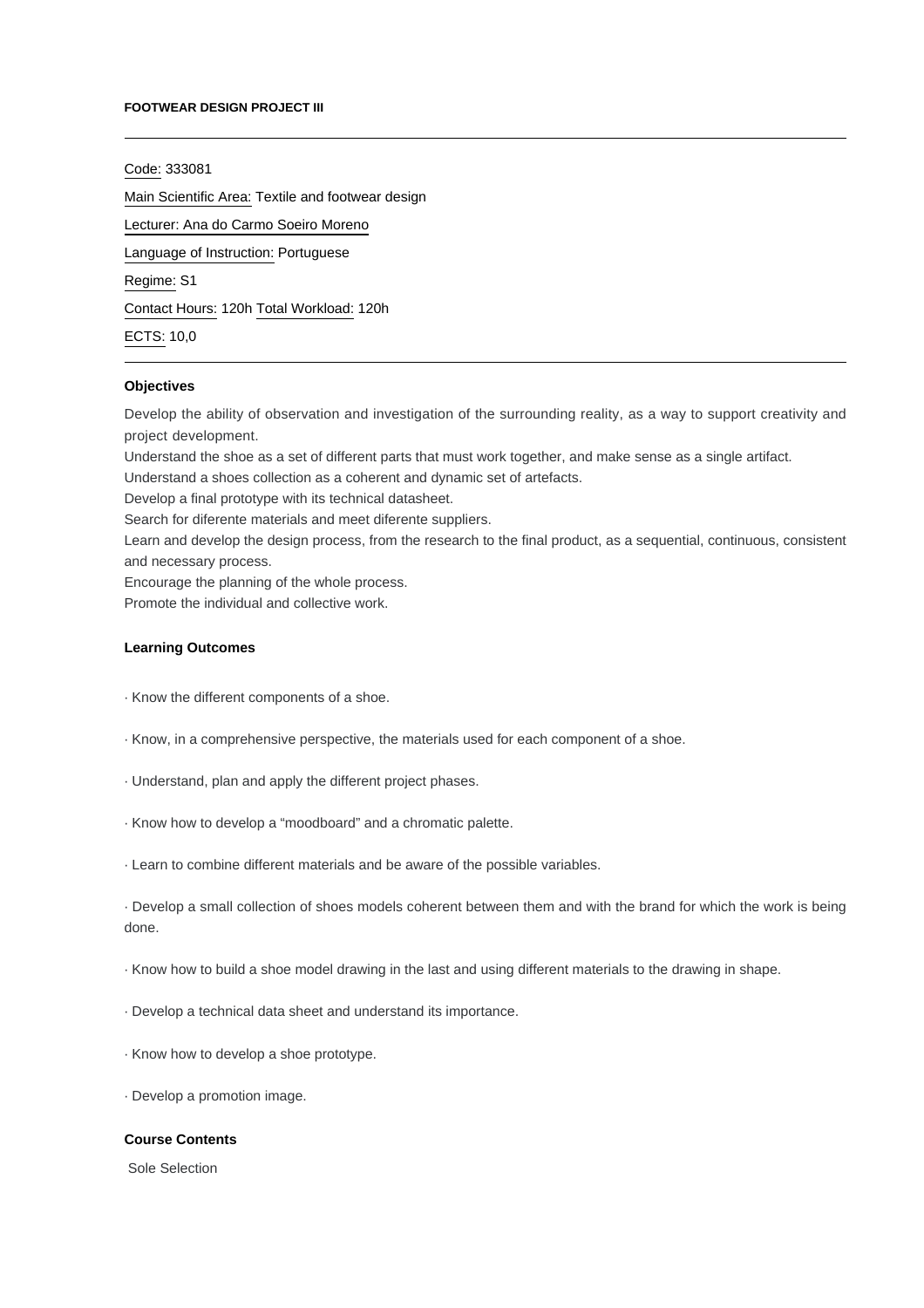Research and selection of sole/heel to be used in the collection. Last development Development of the last according to the selected sole/heel. Models selection Selection of the best models that together organize a small coherent collection. Drawing on the last Drawing of the selected models on the last, to better understand the volumetry of the same, and bring it closer to the final result. Model Development of shoe models using diferent materials. Vectorization Elaboration of the vector drawings of the collection models. Materials selection Selection, organization and presentation of possible materials to be used in the final prototype. Elaboration of the technical sheet Development of the technical sheet of the model to be prototyped Prototype Construction Development of the collection final prototype. Elaboration of the promotion image concept Development of an image concept to promote the select model, and material collection for the photographic tests. Promotional image tests and final image. Photographic essays, analyse and final image.

Final presentation of the collection

Final presentation of the final work: concept, name, moodboard, chromatic palette, models collection, formal exploration process, selected model, technical sheet, and promotional image. This presentation will features elements developed in the previous semestre to better understand the entire project.

# **Recommended Bibliography**

· Choklat, Aki - Footwear Design. Laurence King, 2012.

· Schaffer, Jane; Saunders, Sue - Fashion Design Course: Accessories: Design Practice and Processes for Creating Hats, Bags, Shoes and More. Thames Hudson, 2012.

- · Seivewright, Simon Basics Fashion Design 01: Research and Design. Bookman, 2015
- · SHOE DESIGN A Handbook for Footwear Designers. Fashionary
- · FASHIONARY SHOES EDITION. Fashionary

· Lau, John - Basics Fashion Design 09: Designing Accessories: Exploring the design and construction of bags, shoes, hats and jewellery. AVA Publishing, 2012.

· Miller, Steven Thomas - Drawing Fashion Accessories. Laurence King, 2012.

· Cox, Caroline - Shoe Innovations: A Visual Celebration of 60 Styles. Firefly Books, 2012.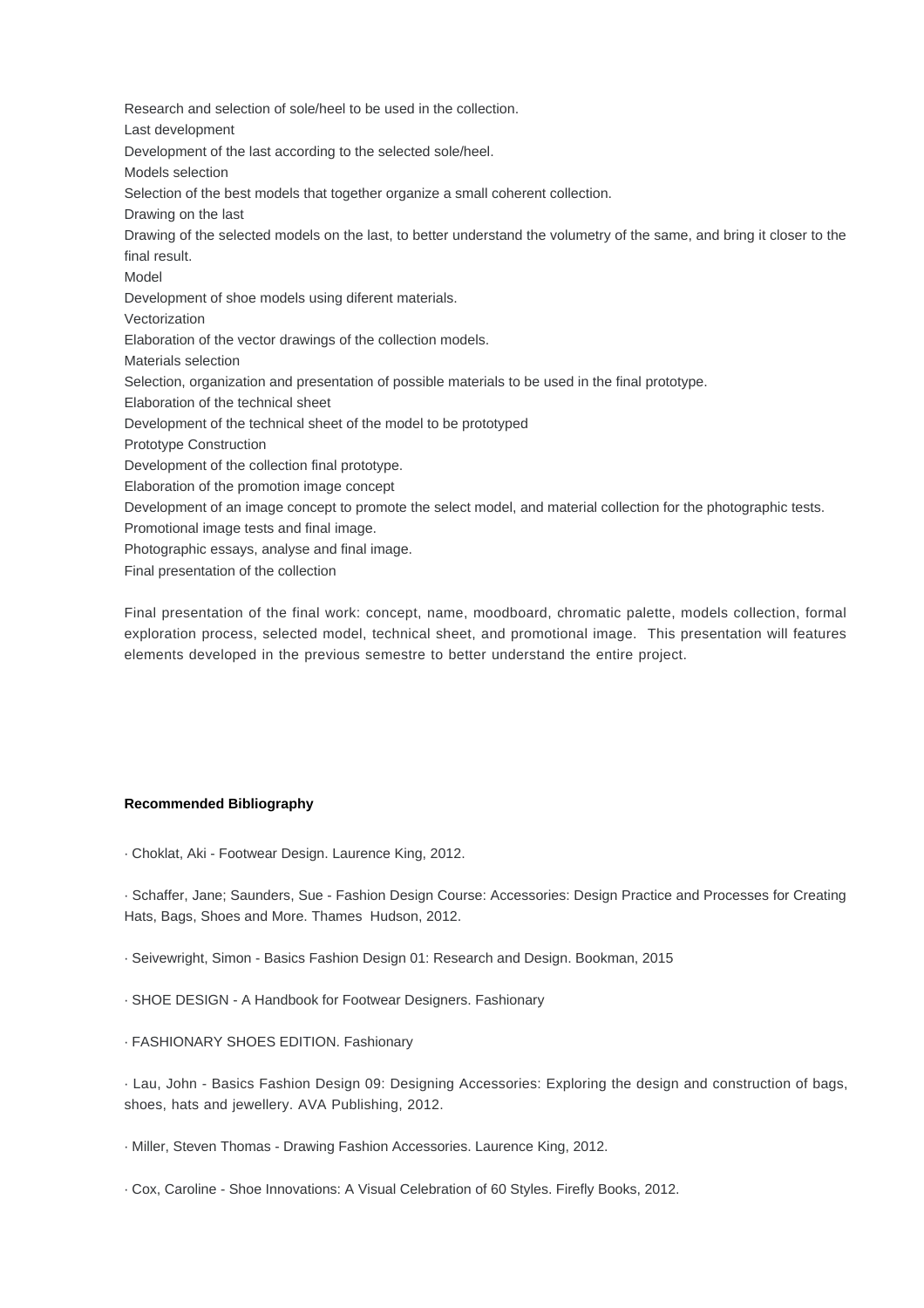· Wintour, Anna e Talley, André Leon - Manolo Blahník Drawings. Thames and Hudson Ltd, 2013.

- · Blahník, Manolo Blahník e Menkes, Suzy Manolo's New Shoes. Thames and Hudson Ltd 2010.
- · MacDonnell, Nancy The Shoe Book. Assouline, 2014.
- · Farameh, Patrice For the love of shoes. teNeues Verlag GmbH + Co KG,2013.
- · Steele, Valerie Shoe Obsession. Yale University Press, 2013
- · Louboutin, Christian Christian Louboutin. Rizzoli International Publications, 2011.
- · Mellon, Tamara Jimmy Choo: Icons. Rizzoli International Publications, 2012.
- · Mouzat, Virginie Mouzat Roger Vivier. Rizzoli International Publications, 2013.
- · Rochell, Hannah En Brogue: Love Fashion, Love Shoes, Hate Heels, Saltyard Books, 2014.
- · Fujiwara, Hiroshi Hiroshi Fujiwara. Rizzoli International Publications, 2014

#### **Learning and Teaching Methods**

The programmatic contents for the UC of PDC3 correspond to the development phases of the project. For each of these phases there will be a series of contents and skills that students should acquire. Each program content will be in accordance with the current phase, being essential for the transition to the next phase.

# **Assessment Methods**

The evaluation is continuous and will always have a formative intentionality, contributing effectively to the teaching and learning process and to the necessary plan of correction processes.

Taking into account the pandemic situation already registered in the previous semester, in this current semester two collection will be developed simultaneously. In this context, each evaluation will be identical for each collection:

Formulas for calculating rating

1st Project = 42,5% of the final grade

Prototype model and respective panel corresponds to 10% of the final grade Technical sheet corresponds to 2,5% of the final grade. Vector illustrations of all models selected for the collection corresponds to 7,5 of the final grade. Prototype and material selection corresponds to 12,5% of the final grade. Concept exploration and final prototype photography corresponds to 5% of the final grade. Final project presentation corresponds to 5% of the final grade.

2nd Project = 42,5% of the final grade.